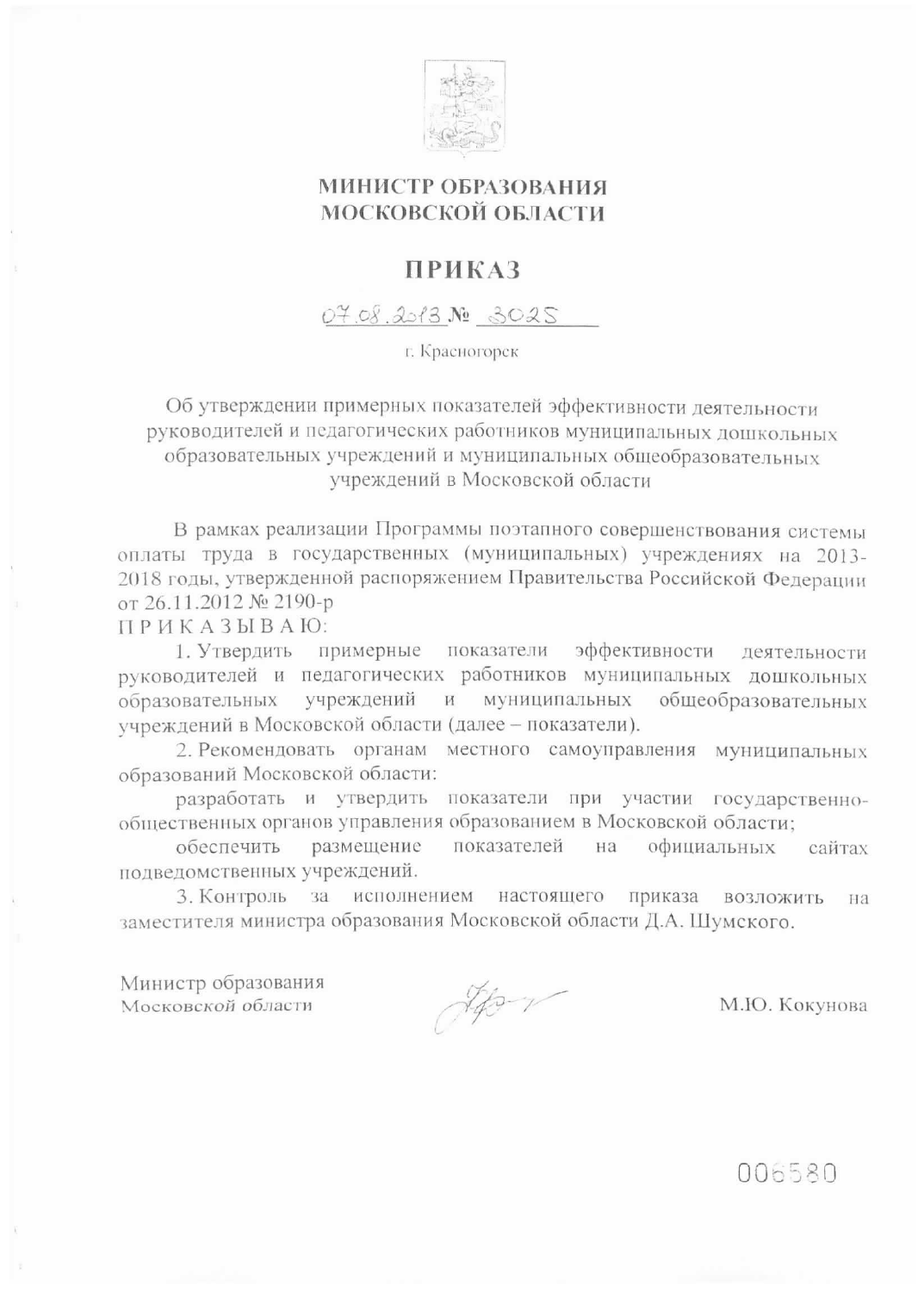## **УТВЕРЖДЕНЫ** приказом министра образования Московской области

0T 04.08.2013 r. Nº 3025

## Примерные показатели эффективности деятельности руководителей муниципальных дошкольных образовательных учреждений и муниципальных общеобразовательных учреждений в Московской области

| $N_2$     |                                          | Дошкольное                | Общее       |
|-----------|------------------------------------------|---------------------------|-------------|
| $\Pi/\Pi$ | Наименование                             | образование               | образование |
| 1.        | Соответствие деятельности ОУ             | Χ                         | X           |
|           | требованиям законодательства в сфере     |                           |             |
|           | образования (отсутствие предписаний      |                           |             |
|           | надзорных органов, объективных жалоб)    |                           |             |
| 2.        | Функционирование системы                 | X                         | X           |
|           | государственно-общественного управления  |                           |             |
| 3.        | Удовлетворенность населения качеством    | $\boldsymbol{\mathrm{X}}$ | X           |
|           | предоставляемых образовательных услуг    |                           |             |
|           | дополнительного образования              |                           |             |
| 4.        | Информационная открытость (сайт ОУ,      | X                         | X           |
|           | размещение протоколов комиссии по        |                           |             |
|           | распределению стимулирующего фонда на    |                           |             |
|           | сайте, участие в процедурах независимой  |                           |             |
|           | оценки качества образования)             |                           |             |
| 5.        | Реализация мероприятий по профилактике   |                           | X           |
|           | правонарушений у несовершеннолетних      |                           |             |
| 6.        | Реализация социокультурных проектов      | X                         | $\mathbf X$ |
|           | (школьный музей, театр, социальные       |                           |             |
|           | проекты, научное общество учащихся, др.) |                           |             |
| 7.        | Реализация мероприятий по привлечению    | X                         | X           |
|           | молодых педагогов                        |                           |             |
| 8.        | Реализация программ, направленных на     | X                         | X           |
|           | работу с одаренными детьми               |                           |             |
| 9.        | Реализация программ по сохранению и      | X                         | X           |
|           | укреплению здоровья детей                |                           |             |
| 10.       | Организация физкультурно-                | X                         | X           |
|           | оздоровительной и спортивной работы      |                           |             |
|           | (спортивные секции, соревнования)        |                           |             |
| 11.       | Создание условий для реализации          |                           | X           |
|           | обучающимися индивидуальных учебных      |                           |             |
|           | планов                                   |                           |             |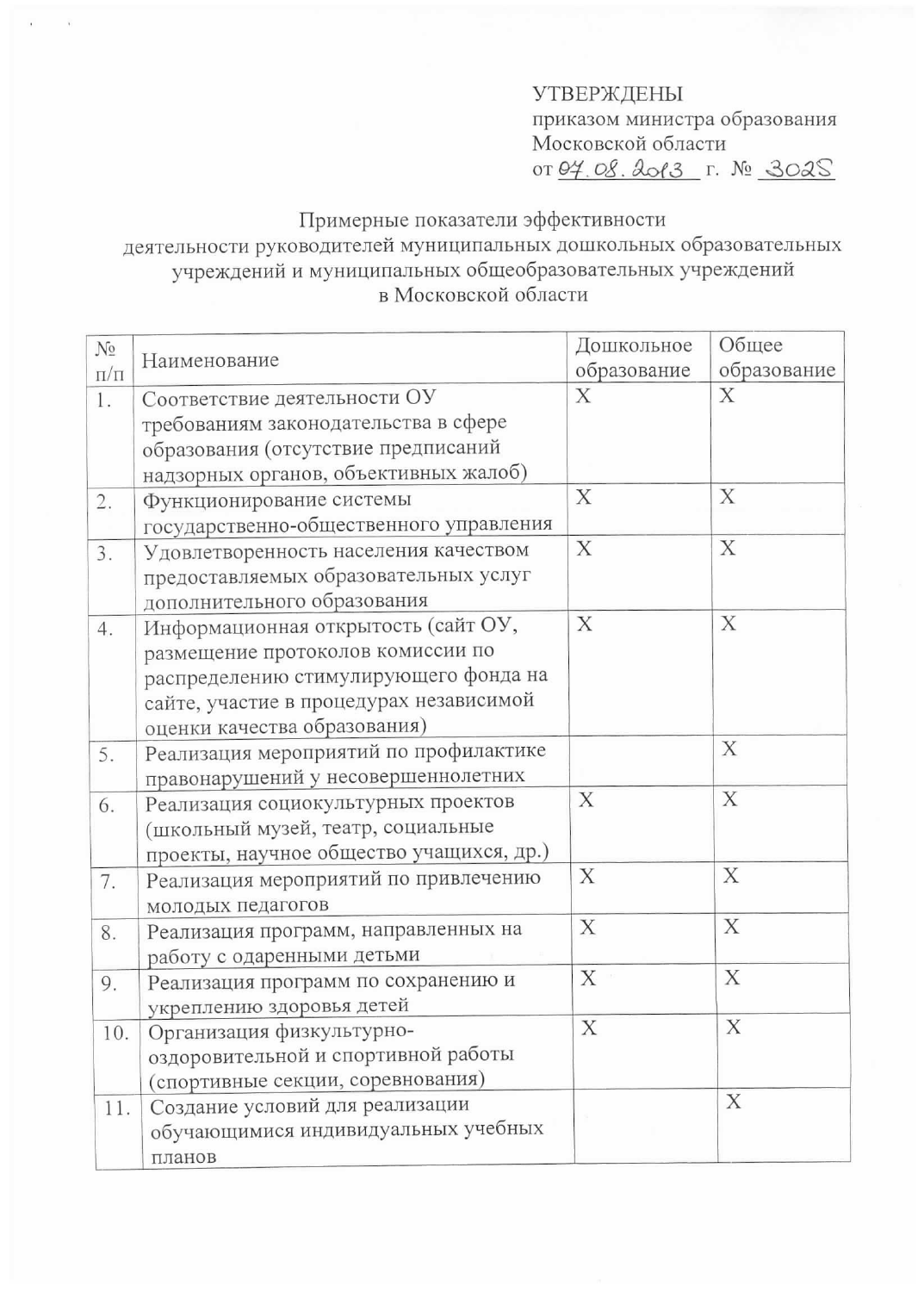| 12. | Реализация программ дополнительного       | X | X |
|-----|-------------------------------------------|---|---|
|     | образования на базе образовательного      |   |   |
|     | учреждения                                |   |   |
| 13. | Реализация профильного обучения,          |   | X |
|     | предпрофильной подготовки                 |   |   |
| 14. | Динамика индивидуальных                   |   | X |
|     | образовательных результатов обучающихся   |   |   |
|     | (по материалам контрольных мероприятий)   |   |   |
| 15. | Сохранность контингента в пределах одной  |   | X |
|     | ступени обучения (коэффициент выбытия     |   |   |
|     | из образовательного учреждения)           |   |   |
| 16. | Отношение среднего балла единого          |   | X |
|     | государственного экзамена (в расчете на 1 |   |   |
|     | предмет) у 10 процентов выпускников с     |   |   |
|     | лучшими результатами единого              |   |   |
|     | государственного экзамена к среднему      |   |   |
|     | баллу единого государственного экзамена   |   |   |
|     | (в расчете на 1 предмет) у 10 процентов   |   |   |
|     | выпускников с худшими результатами        |   |   |
|     | единого государственного экзамена         |   |   |
| 17. | Результаты итоговой аттестации            |   | X |

Примерные показатели эффективности деятельности педагогических работников муниципальных дошкольных образовательных учреждений и муниципальных общеобразовательных учреждений в Московской области

| $N_{2}$   |                                        | Дошкольное  | Общее       |
|-----------|----------------------------------------|-------------|-------------|
| $\Pi/\Pi$ | Наименование                           | образование | образование |
|           |                                        |             |             |
| 1.        | Реализация дополнительных проектов     | Χ           | X           |
|           | (экскурсионные и экспедиционные        |             |             |
|           | программы, групповые и индивидуальные  |             |             |
|           | учебные проекты обучающихся,           |             |             |
|           | социальные проекты, др.)               |             |             |
| 2.        | Организация (участие) системных        | X           | X           |
|           | исследований, мониторинга              |             |             |
|           | индивидуальных достижений обучающихся  |             |             |
| 3.        | Динамика индивидуальных                |             | X           |
|           | образовательных результатов (по        |             |             |
|           | результатам контрольных мероприятий,   |             |             |
|           | промежуточной и итоговой аттестации)   |             |             |
|           | обучающихся                            |             |             |
|           | Реализация мероприятий, обеспечивающих | X           | X           |